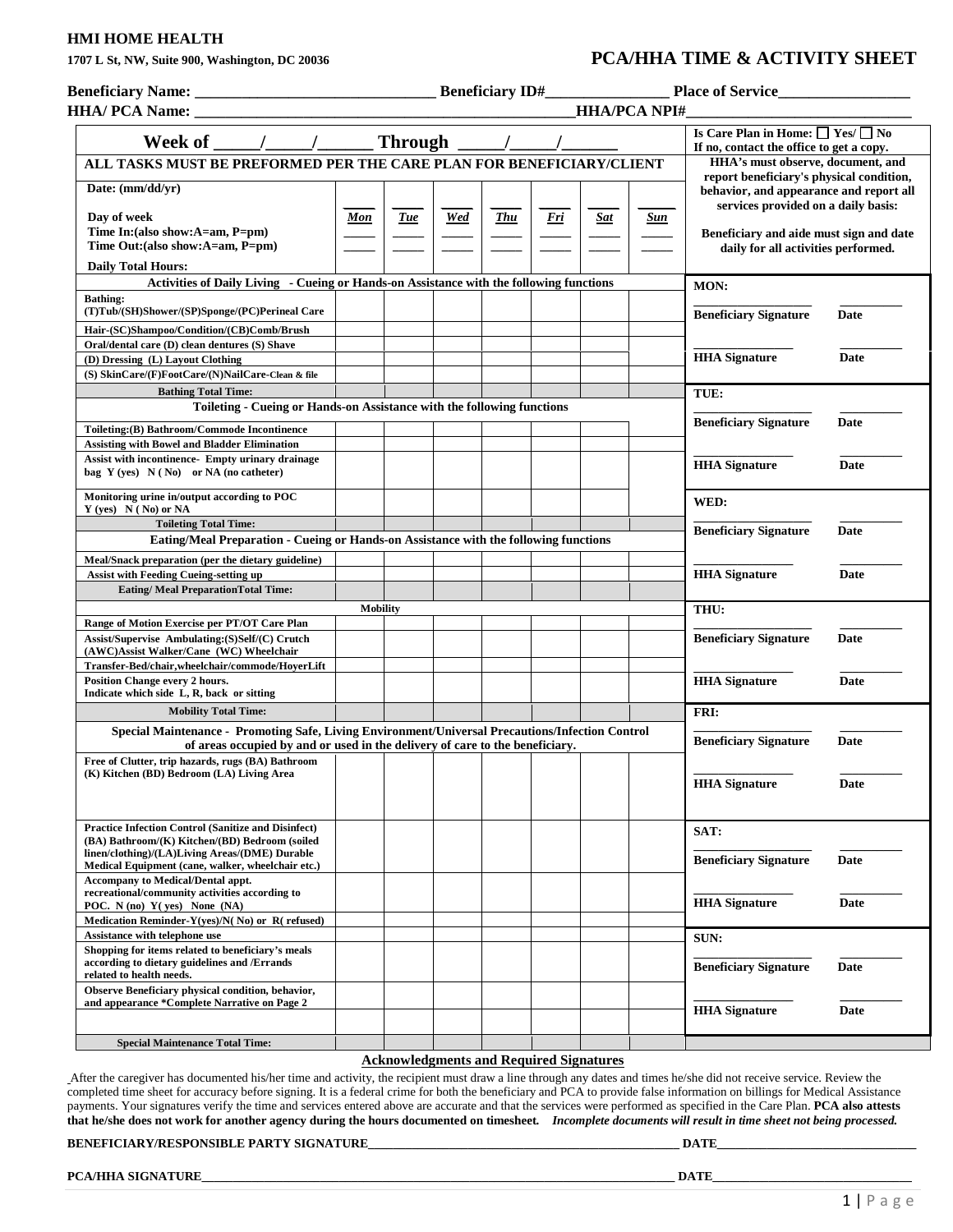# **HMI HOME HEALTH**

# **1707 L St, NW, Suite 900, Washington, DC 20036 PCA/HHA TIME & ACTIVITY SHEET**

| Monday<br>Comment(s):<br>Date<br>B. Did you observe any change in the client's behavior? $\Box$ Alert $\Box$ Confused<br>$Comment(s):$<br>Tuesday<br>A. Did you observe any change in the client's physical condition? $\Box$ Yes $\Box$ No $\Box$ Pain Reinforced wound dressing $\Box$ Yes $\Box$ No<br>Date<br>B. Did you observe any change in the client's behavior? $\Box$ Alert $\Box$ Confused<br>Additional Comments: the contract of the contract of the contract of the contract of the contract of the contract of the contract of the contract of the contract of the contract of the contract of the contract of the contr<br>Wednesday<br>Comment(s):<br>Date<br>B. Did you observe any change in the client's behavior? $\Box$ Alert $\Box$ Confused<br>Comment(s):<br>Time<br>Thursday<br>A. Did you observe any change in the client's physical condition? $\Box$ Yes $\Box$ No $\Box$ Pain Reinforced wound dressing $\Box$ Yes $\Box$ No<br>B. Did you observe any change in the client's behavior? $\Box$ Alert $\Box$ Confused<br>Comment(s):<br>Friday<br>Comment(s):<br>Date<br>B. Did you observe any change in the client's behavior? $\Box$ Alert $\Box$ Confused<br>Comment(s):<br>Time<br><b>Additional Comments:</b><br>Saturday<br>A. Did you observe any change in the client's physical condition? $\Box$ Yes $\Box$ No $\Box$ Pain Reinforced wound dressing $\Box$ Yes $\Box$ No<br>Comment(s):<br>Date<br>B. Did you observe any change in the client's behavior? $\Box$ Alert $\Box$ Confused<br>Comment(s):<br>Time<br>C. Any redness, open sores, wounds on client's body? $\Box$ Yes $\Box$ No. If yes is nurse aware? $\Box$ Yes $\Box$ No. Did a Fall Occur? $\Box$ Yes $\Box$ No<br>Sunday<br>A. Did you observe any change in the client's physical condition? $\Box$ Yes $\Box$ No $\Box$ Pain Reinforced wound dressing $\Box$ Yes $\Box$ No<br>Comment(s):<br>Date<br>B. Did you observe any change in the client's behavior? $\Box$ Alert $\Box$ Confused<br>Comment(s):<br>Time | Date<br>Time | Client Daily Condition ( $\sqrt{ }$ Check all that apply) Please document any changes regarding the client's physical condition, behavior,<br>appearance and other changes that you may observe. Call Nurse/Office immediately for changes and incidents that occur with the client.<br>If emergency, call 911 and notify office immediately. |
|----------------------------------------------------------------------------------------------------------------------------------------------------------------------------------------------------------------------------------------------------------------------------------------------------------------------------------------------------------------------------------------------------------------------------------------------------------------------------------------------------------------------------------------------------------------------------------------------------------------------------------------------------------------------------------------------------------------------------------------------------------------------------------------------------------------------------------------------------------------------------------------------------------------------------------------------------------------------------------------------------------------------------------------------------------------------------------------------------------------------------------------------------------------------------------------------------------------------------------------------------------------------------------------------------------------------------------------------------------------------------------------------------------------------------------------------------------------------------------------------------------------------------------------------------------------------------------------------------------------------------------------------------------------------------------------------------------------------------------------------------------------------------------------------------------------------------------------------------------------------------------------------------------------------------------------------------------------------------------------------------------------------------------|--------------|-----------------------------------------------------------------------------------------------------------------------------------------------------------------------------------------------------------------------------------------------------------------------------------------------------------------------------------------------|
|                                                                                                                                                                                                                                                                                                                                                                                                                                                                                                                                                                                                                                                                                                                                                                                                                                                                                                                                                                                                                                                                                                                                                                                                                                                                                                                                                                                                                                                                                                                                                                                                                                                                                                                                                                                                                                                                                                                                                                                                                                  |              | A. Did you observe any change in the client's physical condition? $\Box$ Yes $\Box$ No $\Box$ Pain Reinforced wound dressing $\Box$ Yes $\Box$ No                                                                                                                                                                                             |
|                                                                                                                                                                                                                                                                                                                                                                                                                                                                                                                                                                                                                                                                                                                                                                                                                                                                                                                                                                                                                                                                                                                                                                                                                                                                                                                                                                                                                                                                                                                                                                                                                                                                                                                                                                                                                                                                                                                                                                                                                                  |              |                                                                                                                                                                                                                                                                                                                                               |
|                                                                                                                                                                                                                                                                                                                                                                                                                                                                                                                                                                                                                                                                                                                                                                                                                                                                                                                                                                                                                                                                                                                                                                                                                                                                                                                                                                                                                                                                                                                                                                                                                                                                                                                                                                                                                                                                                                                                                                                                                                  |              | C. Any redness, open sores, wounds on client's body? $\Box$ Yes $\Box$ No. If yes is nurse aware? $\Box$ Yes $\Box$ No. Did a Fall Occur? $\Box$ Yes $\Box$ No                                                                                                                                                                                |
|                                                                                                                                                                                                                                                                                                                                                                                                                                                                                                                                                                                                                                                                                                                                                                                                                                                                                                                                                                                                                                                                                                                                                                                                                                                                                                                                                                                                                                                                                                                                                                                                                                                                                                                                                                                                                                                                                                                                                                                                                                  |              |                                                                                                                                                                                                                                                                                                                                               |
|                                                                                                                                                                                                                                                                                                                                                                                                                                                                                                                                                                                                                                                                                                                                                                                                                                                                                                                                                                                                                                                                                                                                                                                                                                                                                                                                                                                                                                                                                                                                                                                                                                                                                                                                                                                                                                                                                                                                                                                                                                  |              |                                                                                                                                                                                                                                                                                                                                               |
|                                                                                                                                                                                                                                                                                                                                                                                                                                                                                                                                                                                                                                                                                                                                                                                                                                                                                                                                                                                                                                                                                                                                                                                                                                                                                                                                                                                                                                                                                                                                                                                                                                                                                                                                                                                                                                                                                                                                                                                                                                  |              | C. Any redness, open sores, wounds on client's body? $\Box$ Yes $\Box$ No. If yes is nurse aware? $\Box$ Yes $\Box$ No. Did a Fall Occur? $\Box$ Yes $\Box$ No                                                                                                                                                                                |
|                                                                                                                                                                                                                                                                                                                                                                                                                                                                                                                                                                                                                                                                                                                                                                                                                                                                                                                                                                                                                                                                                                                                                                                                                                                                                                                                                                                                                                                                                                                                                                                                                                                                                                                                                                                                                                                                                                                                                                                                                                  |              | A. Did you observe any change in the client's physical condition? $\Box$ Yes $\Box$ No $\Box$ Pain Reinforced wound dressing $\Box$ Yes $\Box$ No                                                                                                                                                                                             |
|                                                                                                                                                                                                                                                                                                                                                                                                                                                                                                                                                                                                                                                                                                                                                                                                                                                                                                                                                                                                                                                                                                                                                                                                                                                                                                                                                                                                                                                                                                                                                                                                                                                                                                                                                                                                                                                                                                                                                                                                                                  |              |                                                                                                                                                                                                                                                                                                                                               |
|                                                                                                                                                                                                                                                                                                                                                                                                                                                                                                                                                                                                                                                                                                                                                                                                                                                                                                                                                                                                                                                                                                                                                                                                                                                                                                                                                                                                                                                                                                                                                                                                                                                                                                                                                                                                                                                                                                                                                                                                                                  |              | Any redness, open sores, wounds on client's body? $\Box$ Yes $\Box$ No. If yes is nurse aware? $\Box$ Yes $\Box$ No. Did a Fall Occur? $\Box$ Yes $\Box$ No                                                                                                                                                                                   |
|                                                                                                                                                                                                                                                                                                                                                                                                                                                                                                                                                                                                                                                                                                                                                                                                                                                                                                                                                                                                                                                                                                                                                                                                                                                                                                                                                                                                                                                                                                                                                                                                                                                                                                                                                                                                                                                                                                                                                                                                                                  |              |                                                                                                                                                                                                                                                                                                                                               |
|                                                                                                                                                                                                                                                                                                                                                                                                                                                                                                                                                                                                                                                                                                                                                                                                                                                                                                                                                                                                                                                                                                                                                                                                                                                                                                                                                                                                                                                                                                                                                                                                                                                                                                                                                                                                                                                                                                                                                                                                                                  |              |                                                                                                                                                                                                                                                                                                                                               |
|                                                                                                                                                                                                                                                                                                                                                                                                                                                                                                                                                                                                                                                                                                                                                                                                                                                                                                                                                                                                                                                                                                                                                                                                                                                                                                                                                                                                                                                                                                                                                                                                                                                                                                                                                                                                                                                                                                                                                                                                                                  |              |                                                                                                                                                                                                                                                                                                                                               |
|                                                                                                                                                                                                                                                                                                                                                                                                                                                                                                                                                                                                                                                                                                                                                                                                                                                                                                                                                                                                                                                                                                                                                                                                                                                                                                                                                                                                                                                                                                                                                                                                                                                                                                                                                                                                                                                                                                                                                                                                                                  |              | C. Any redness, open sores, wounds on client's body? $\Box$ Yes $\Box$ No. If yes is nurse aware? $\Box$ Yes $\Box$ No. Did a Fall Occur? $\Box$ Yes $\Box$ No                                                                                                                                                                                |
|                                                                                                                                                                                                                                                                                                                                                                                                                                                                                                                                                                                                                                                                                                                                                                                                                                                                                                                                                                                                                                                                                                                                                                                                                                                                                                                                                                                                                                                                                                                                                                                                                                                                                                                                                                                                                                                                                                                                                                                                                                  |              | A. Did you observe any change in the client's physical condition? $\Box$ Yes $\Box$ No $\Box$ Pain Reinforced wound dressing $\Box$ Yes $\Box$ No                                                                                                                                                                                             |
|                                                                                                                                                                                                                                                                                                                                                                                                                                                                                                                                                                                                                                                                                                                                                                                                                                                                                                                                                                                                                                                                                                                                                                                                                                                                                                                                                                                                                                                                                                                                                                                                                                                                                                                                                                                                                                                                                                                                                                                                                                  |              |                                                                                                                                                                                                                                                                                                                                               |
|                                                                                                                                                                                                                                                                                                                                                                                                                                                                                                                                                                                                                                                                                                                                                                                                                                                                                                                                                                                                                                                                                                                                                                                                                                                                                                                                                                                                                                                                                                                                                                                                                                                                                                                                                                                                                                                                                                                                                                                                                                  |              | C. Any redness, open sores, wounds on client's body? $\Box$ Yes $\Box$ No. If yes is nurse aware? $\Box$ Yes $\Box$ No. Did a Fall Occur? $\Box$ Yes $\Box$ No                                                                                                                                                                                |
|                                                                                                                                                                                                                                                                                                                                                                                                                                                                                                                                                                                                                                                                                                                                                                                                                                                                                                                                                                                                                                                                                                                                                                                                                                                                                                                                                                                                                                                                                                                                                                                                                                                                                                                                                                                                                                                                                                                                                                                                                                  |              |                                                                                                                                                                                                                                                                                                                                               |
|                                                                                                                                                                                                                                                                                                                                                                                                                                                                                                                                                                                                                                                                                                                                                                                                                                                                                                                                                                                                                                                                                                                                                                                                                                                                                                                                                                                                                                                                                                                                                                                                                                                                                                                                                                                                                                                                                                                                                                                                                                  |              |                                                                                                                                                                                                                                                                                                                                               |
|                                                                                                                                                                                                                                                                                                                                                                                                                                                                                                                                                                                                                                                                                                                                                                                                                                                                                                                                                                                                                                                                                                                                                                                                                                                                                                                                                                                                                                                                                                                                                                                                                                                                                                                                                                                                                                                                                                                                                                                                                                  |              |                                                                                                                                                                                                                                                                                                                                               |
|                                                                                                                                                                                                                                                                                                                                                                                                                                                                                                                                                                                                                                                                                                                                                                                                                                                                                                                                                                                                                                                                                                                                                                                                                                                                                                                                                                                                                                                                                                                                                                                                                                                                                                                                                                                                                                                                                                                                                                                                                                  |              |                                                                                                                                                                                                                                                                                                                                               |
|                                                                                                                                                                                                                                                                                                                                                                                                                                                                                                                                                                                                                                                                                                                                                                                                                                                                                                                                                                                                                                                                                                                                                                                                                                                                                                                                                                                                                                                                                                                                                                                                                                                                                                                                                                                                                                                                                                                                                                                                                                  |              |                                                                                                                                                                                                                                                                                                                                               |
|                                                                                                                                                                                                                                                                                                                                                                                                                                                                                                                                                                                                                                                                                                                                                                                                                                                                                                                                                                                                                                                                                                                                                                                                                                                                                                                                                                                                                                                                                                                                                                                                                                                                                                                                                                                                                                                                                                                                                                                                                                  |              |                                                                                                                                                                                                                                                                                                                                               |
|                                                                                                                                                                                                                                                                                                                                                                                                                                                                                                                                                                                                                                                                                                                                                                                                                                                                                                                                                                                                                                                                                                                                                                                                                                                                                                                                                                                                                                                                                                                                                                                                                                                                                                                                                                                                                                                                                                                                                                                                                                  |              | C. Any redness, open sores, wounds on client's body? $\Box$ Yes $\Box$ No. If yes is nurse aware? $\Box$ Yes $\Box$ No. Did a Fall Occur? $\Box$ Yes $\Box$ No                                                                                                                                                                                |

Additional Comments: Date/Comments:

| <b>Beneficiary/Client Name:</b> |  |
|---------------------------------|--|
| <b>PCA/HHA Signature/Date:</b>  |  |